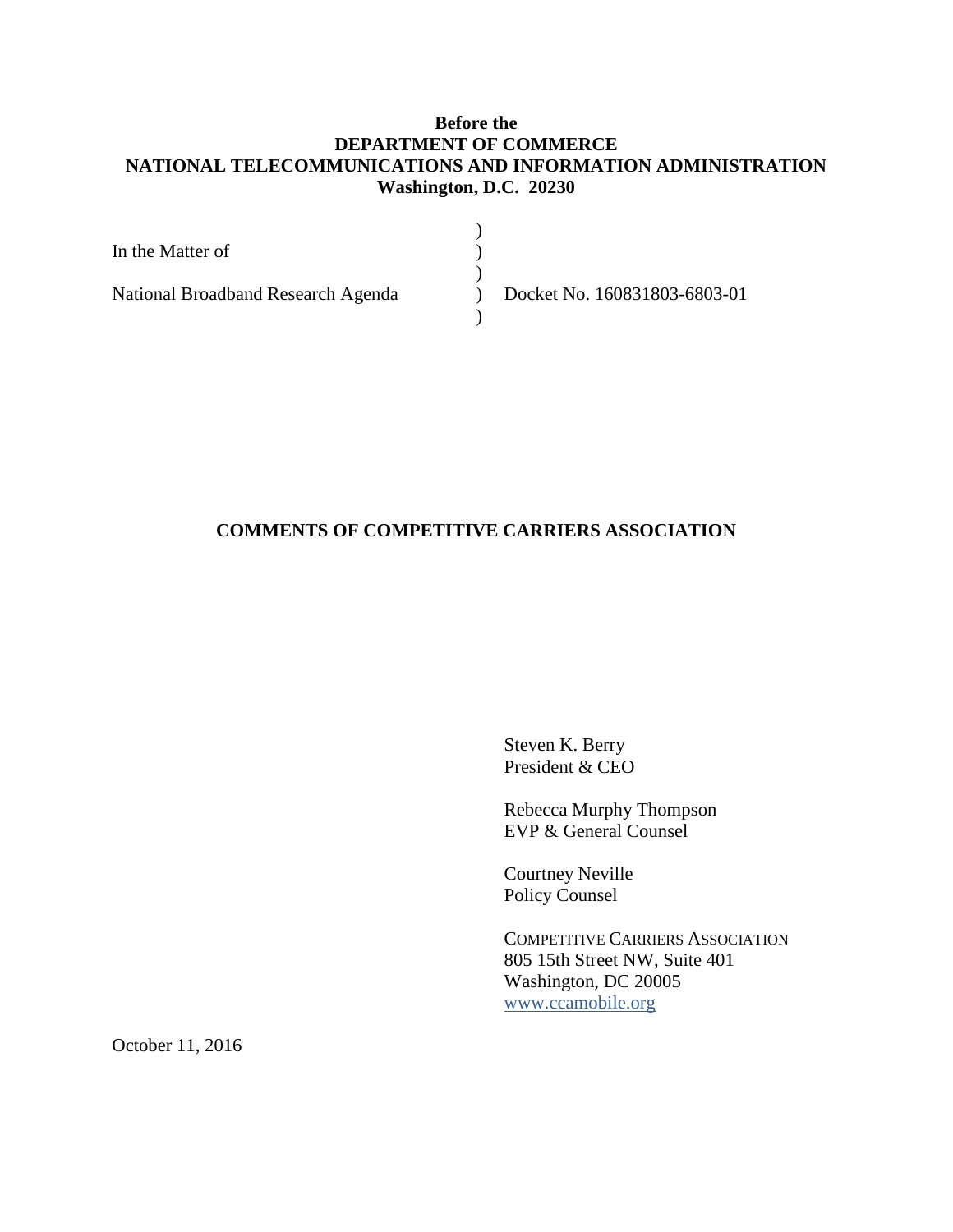# **TABLE OF CONTENTS**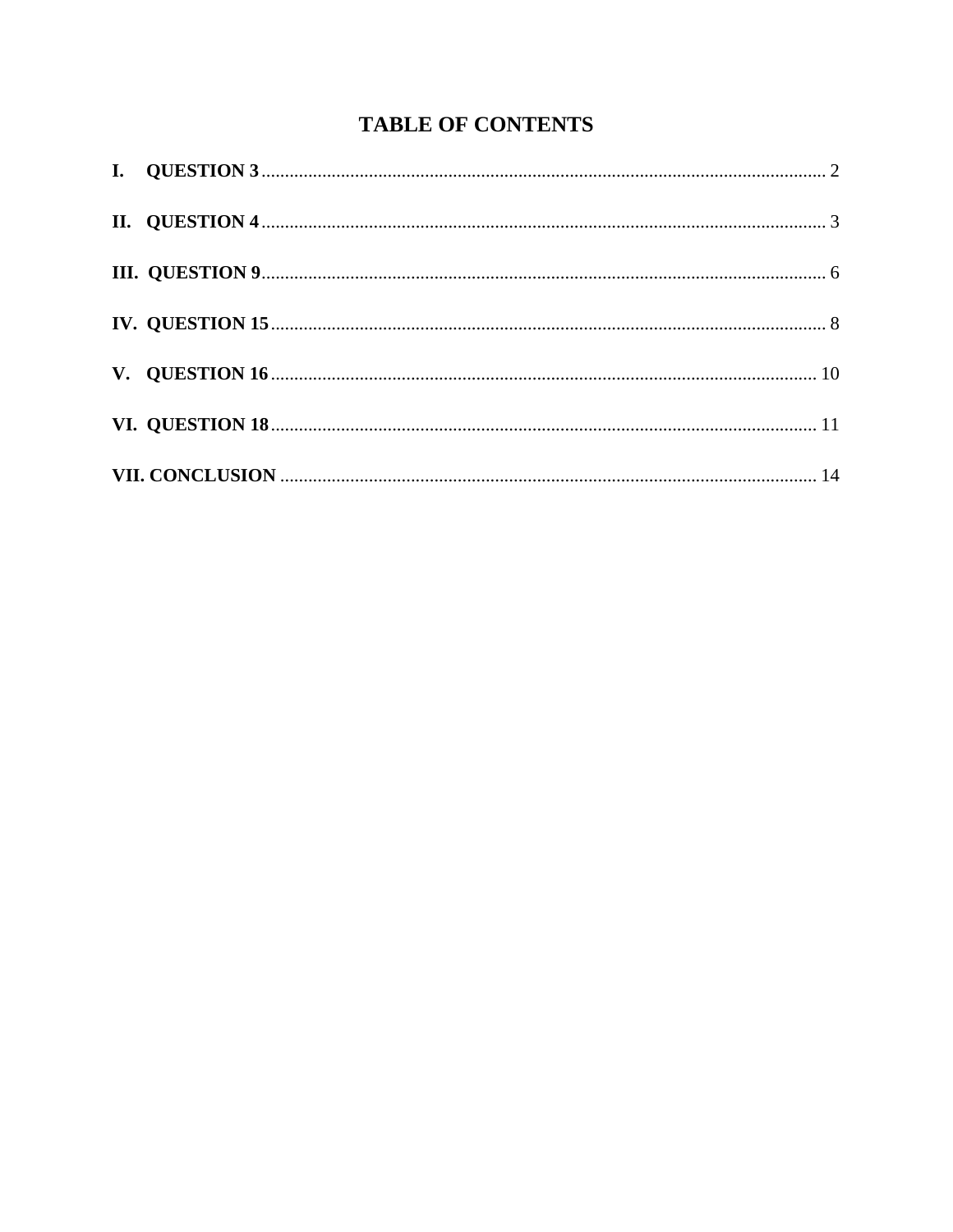# **Before the DEPARTMENT OF COMMERCE NATIONAL TELECOMMUNICATIONS AND INFORMATION ADMINISTRATION Washington, D.C. 20230**

| In the Matter of                   |                              |  |
|------------------------------------|------------------------------|--|
|                                    |                              |  |
| National Broadband Research Agenda | Docket No. 160831803-6803-01 |  |
|                                    |                              |  |

# **COMMENTS OF COMPETITIVE CARRIERS ASSOCIATION**

Competitive Carriers Association  $("CCA")^1$  submits these comments in response to the above-referenced Notice and Request for Comment ("Notice") released by the National Telecommunications and Information Administration ("NTIA") and the National Science Foundation ("NSF").<sup>2</sup> The Notice solicits comment to inform the development of the National Broadband Research Agenda ("Agenda") which will highlight significant opportunities for data collection and analysis regarding massive digital changes and a tectonic shift in telecommunications technology permeating our society.<sup>3</sup> CCA applauds NTIA and NSF's effort to analyze and expand opportunities for all Americans to access broadband services. CCA focuses its comments on questions three, four, nine, fifteen, sixteen, and eighteen. In responding to NTIA's inquiries, CCA offers recommendations for more efficient data collection techniques and policy suggestions to better enable competitive carriers to deploy universal broadband services in support of the Agenda.

*Id*.

<sup>&</sup>lt;sup>1</sup> CCA is the nation's leading association for competitive wireless providers and stakeholders across the United States. CCA's membership includes nearly 100 competitive wireless providers ranging from small, rural carriers serving fewer than 5,000 subscribers to regional and national providers serving millions of customers. CCA also represents approximately 200 associate members consisting of small businesses, vendors, and suppliers that serve carriers of all sizes.

<sup>2</sup> *National Broadband Research Agenda*, Docket No. 160831803-6803-01, Notice and Request for Comment, 81 FR 62479 (Sept. 9, 2016) ("Notice").

<sup>3</sup>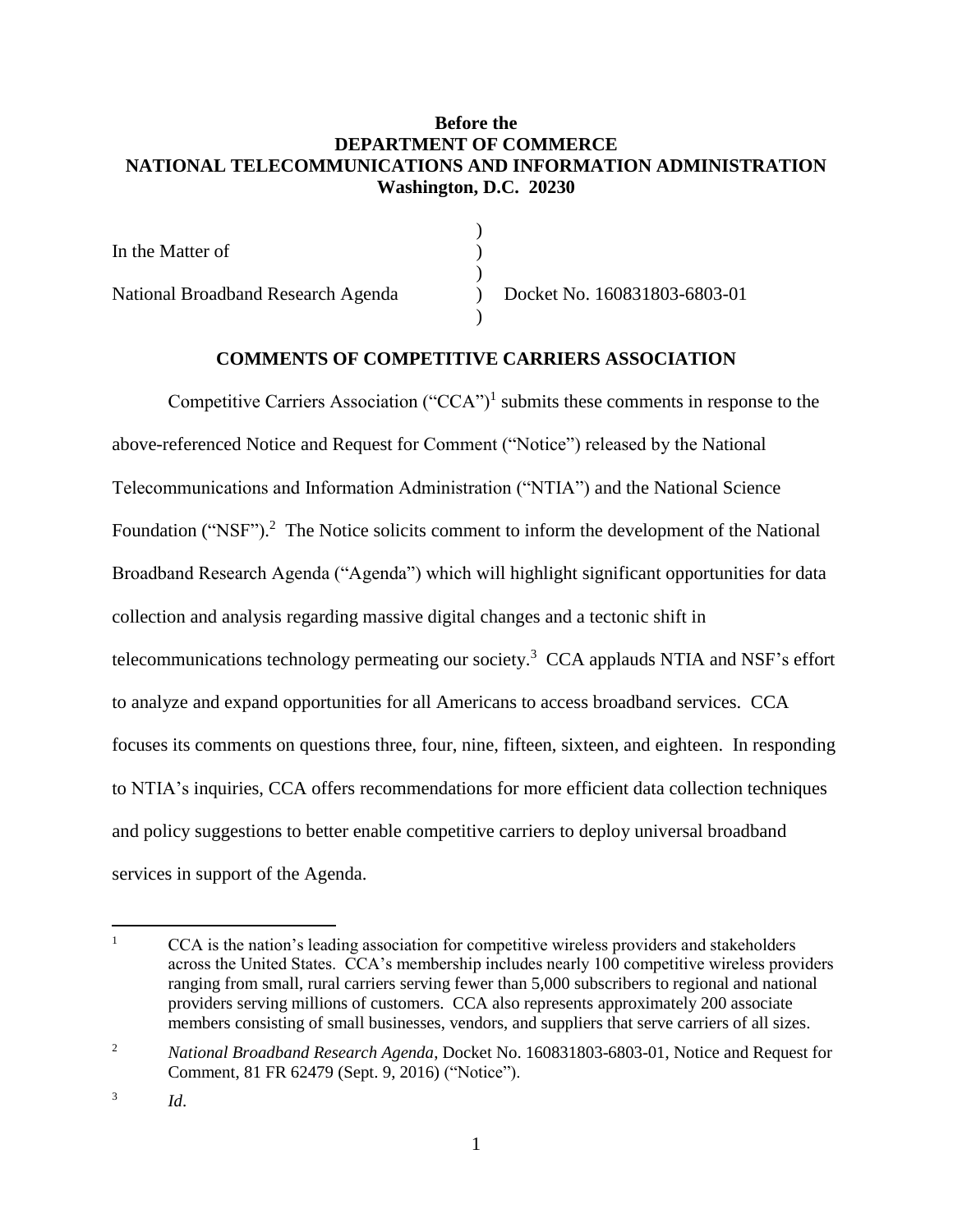<span id="page-3-0"></span>**I. QUESTION 3: What specific technology research proposals can support federal efforts to foster the access and adoption of broadband technology across rural areas, and other unserved and underserved segments, such as population groups that have traditionally under-utilized broadband technology?**

CCA's members tirelessly work to deploy mobile wireless and advanced broadband services across the nation, including unserved and underserved areas. Despite this, as of December 2015, only 56 percent of the rural population was covered by at least four LTE service providers, while 96 percent of the non-rural American population had LTE coverage by four or more service providers.<sup>4</sup> For mobile broadband specifically, the market remains highly concentrated, detracting from progressive network deployment by rural and regional providers as AT&T and Verizon together command nearly three-quarters of the market by service revenue.<sup>5</sup>

To inspire greater adoption of broadband technology in rural and underserved areas, CCA encourages NTIA and NSF to explore multiple data sources that more accurately reflect realworld conditions impacting the availability of broadband service. Policymakers cannot continue to rely on non-standardized, incomplete and inaccurate data collection methods that overstate the extent of mobile broadband deployment, especially in rural areas. Instead, NTIA, the Federal Communications Commission ("FCC" or "Commission"), and other relevant agencies should improve data collection efforts by requiring standardized data to get a clear and accurate picture of broadband deployment. In addition, these agencies should employ commercially available databases as well as data gathered from drive-testing tools conducted by the federal government, third parties, or through crowd-sourcing. To further encourage broadband access and

<sup>4</sup> *Implementation of Section 6002(b) of the Omnibus Budget Reconciliation Act of 1993, Annual Report and Analysis of Competitive Market Conditions With Respect to Mobile Wireless, Including Commercial Mobile Services*, Nineteenth Report, DA 16-1061 ¶ 43 (2016) ("*Nineteenth Mobile Competition Report*").

<sup>5</sup> *Id.* ¶ 19.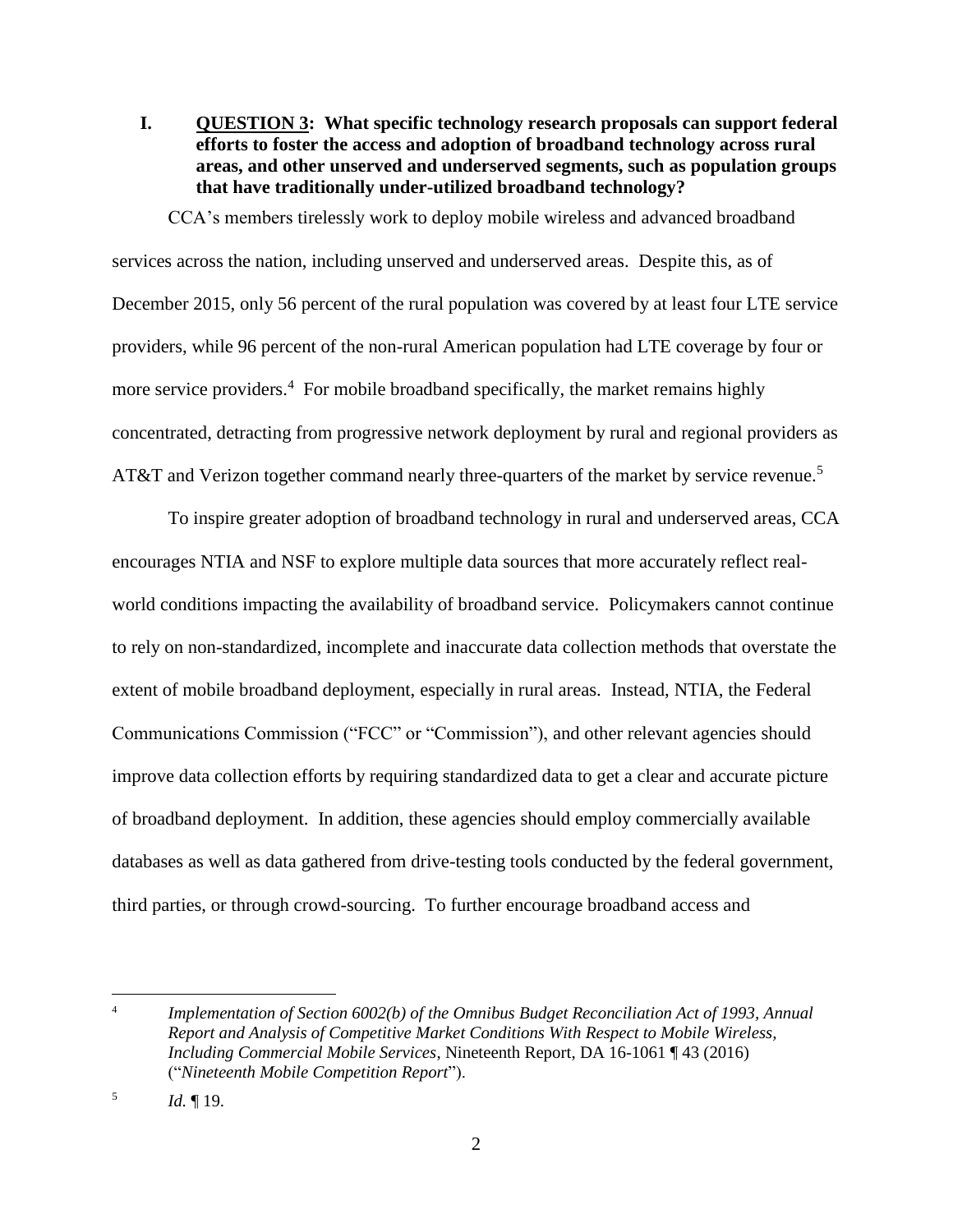deployment, it is imperative that policymakers are armed with comprehensive data that reflects real-world service availability and performance.

Government agencies also should enact specific policies that promote investment in broadband facilities. Specifically, NTIA and NSF should work alongside Congress and the FCC to inspire tailored reforms. For example, the Commission should reform its Universal Service Fund ("USF") distribution rules to provide equitable and sufficient support for mobile broadband. It is likewise imperative for all relevant agencies to work with Congress to enact clear infrastructure policies that streamline and speed deployment. Together, these steps will ensure carriers have adequate information and tools necessary to deploy broadband networks where they are needed most.

#### <span id="page-4-0"></span>**II. QUESTION 4: What are the critical data and research needs in the areas of broadband deployment and access?**

CCA applauds continued efforts to measure and analyze the telecommunications ecosystem through a variety of data sources, all of which support action by policymakers to encourage competition. For example, according to the FCC's *Nineteenth Mobile Competition Report* the two largest wireless carriers, AT&T and Verizon, accounted for 71% of the total industry revenue in 2015.<sup>6</sup> Further, LTE coverage by four or more providers reaches 96 percent of the population living in urban areas, with nearly half - or 56 percent - of the rural population lacking adequate coverage,<sup>7</sup> proving that rural Americans often are not receiving comparable service. Further, according to the Herfindahl-Hirschman Index ("HHI"), the market remained highly concentrated by year-end  $2015.^8$ 

<sup>6</sup> *Id.* ¶ 20.

<sup>7</sup> *Id.* ¶ 43.

<sup>8</sup> *Id*. ¶ 21.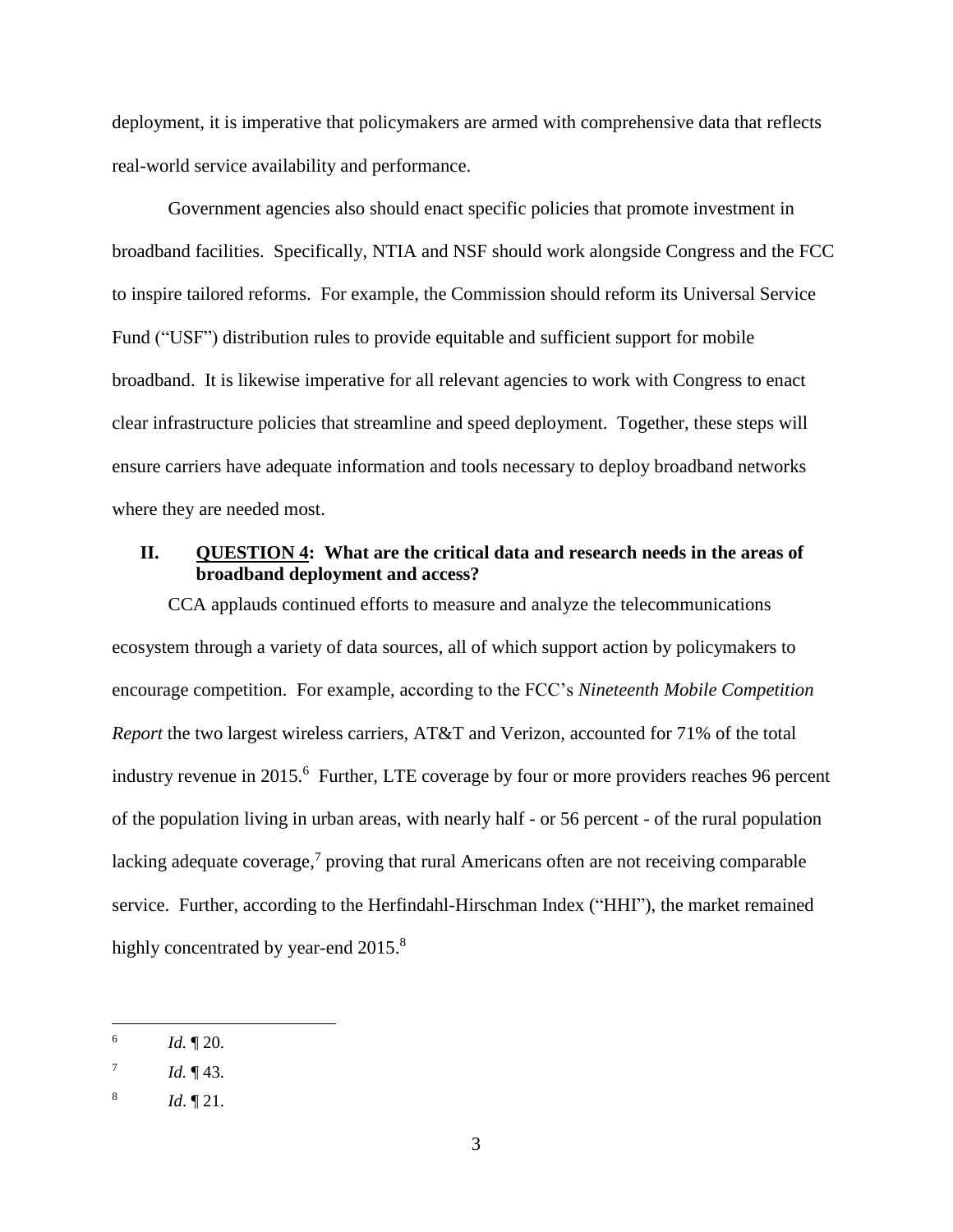Despite these metrics, the FCC's *2016 Broadband Progress Report*, acknowledges that the Commission consistently lacks sufficient data necessary to draw specific conclusions about the wireless ecosystem, including the ability to set specific speed and consistency benchmarks for mobile broadband.<sup>9</sup> As a result, while current data sources paint one picture of the telecommunications ecosystem, more specific and standardized figures are needed to fully understand how to improve and facilitate competitive opportunities for advanced network deployment in this current landscape. To ameliorate this chasm, CCA encourages NTIA to expand widely-used data sources for evaluating broadband deployment and access.

First, NTIA should work with the Commission to improve Form 477 data. The December 2015 Form 477 data shows that more than 90 percent of the population is covered by at least four mobile wireless service providers. However, these census blocks accounted for only approximately 34 percent of the total land area of the United States, and approximately 58 percent of total U.S. road miles.<sup>10</sup> Moreover, the Commission has repeatedly recognized that this data set can "understate[] or overstate[]" the availability of service.<sup>11</sup> Similarly, current methodologies for determining the availability of service in a given census block based on the reported availability of service in the geographic center of the block may exaggerate the deployment of services throughout an area.<sup>12</sup> This contrast is especially evident in rural areas, where census blocks are much larger than those in urban areas. The FCC should work to

<sup>9</sup> *See Inquiry Concerning the Deployment of Advanced Telecommunications Capability to All Americans in a Reasonable and Timely Fashion, and Possible Steps to Accelerate Such Deployment Pursuant to Section 706 of the Telecommunications Act of 1996, as Amended by the Broadband Data Improvement Act*, 2016 Broadband Progress Report, 31 FCC Rcd 699, 710 ¶¶ 58, 66, 70 (2016) ("*2016 Broadband Progress Report*").

<sup>10</sup> *Nineteenth Mobile Competition Report* ¶ 37.

<sup>11</sup> *2016 Broadband Progress Report* ¶ 75 n. 234.

<sup>12</sup> *Id.*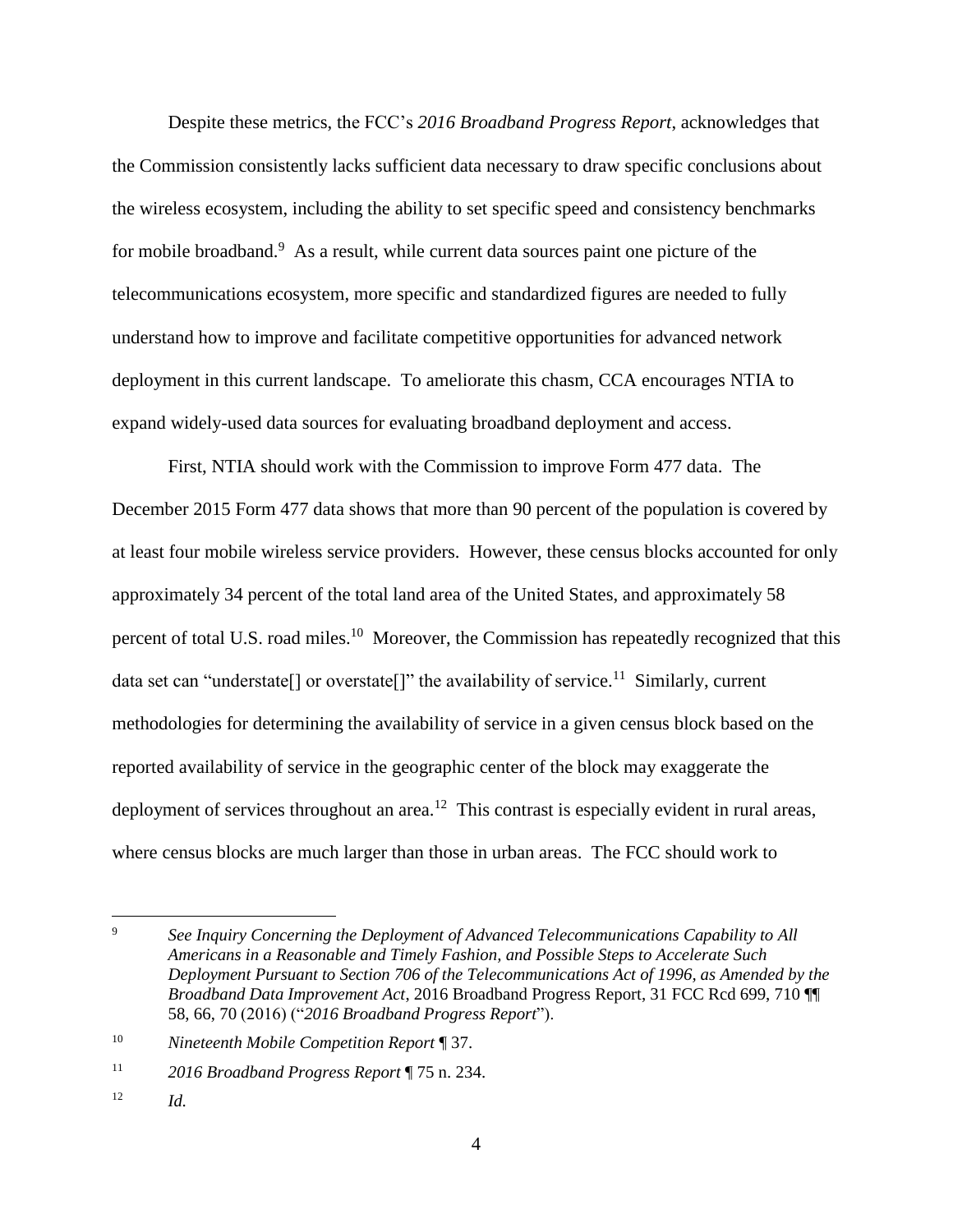standardize the Form 477 reporting process by accounting for certain factors including signal strength, dB, and loss factors. Creating a uniform methodology for Form 477 reporting will present a more accurate and comprehensive understanding of areas with adequate coverage, versus those that remain underserved.

Likewise, policymakers should be skeptical of exaggerated claims of ubiquitous 4G LTE coverage, which are based on calculations that are unsupported by the realities of actual service availability.<sup>13</sup> CCA applauds the FCC's recent shift toward use of actual area coverage as a measurement for broadband service throughout the United States. Indeed, the Commission recognizes that "actual area coverage methodology is more precise exactly because it provides us with the actual geographic area covered by a given technology."<sup>14</sup> Because actual area coverage measures the exact land area covered by a given technology, CCA recommends NTIA and NSF work with other agencies to encourage use of drive testing in tandem with actual area analysis, to corroborate and verify service availability. Indeed, while the *Nineteenth Mobile Competition Report*, and recent FCC Staff Report on "Working Toward Mobility Fund II: Mobile Broadband Coverage Data and Analysis" has moved away from flawed methodologies that focus on coverage at the centroid of a census block, the data remains non-standardized and incomplete.<sup>15</sup> Facilitating research to understand the gap between areas that are adequately served, versus those that remain unserved or underserved, is a critical step to encouraging targeted broadband deployment for all Americans.

<sup>13</sup> *See* Reply Comments of Competitive Carriers Association at 5-6, WT Docket No. 16-137 (filed June 15, 2016) ("CCA Mobile Competition Reply Comments").

<sup>14</sup> *Nineteenth Mobile Competition Report* ¶ 39.

<sup>15</sup> *See id*. ¶ 105.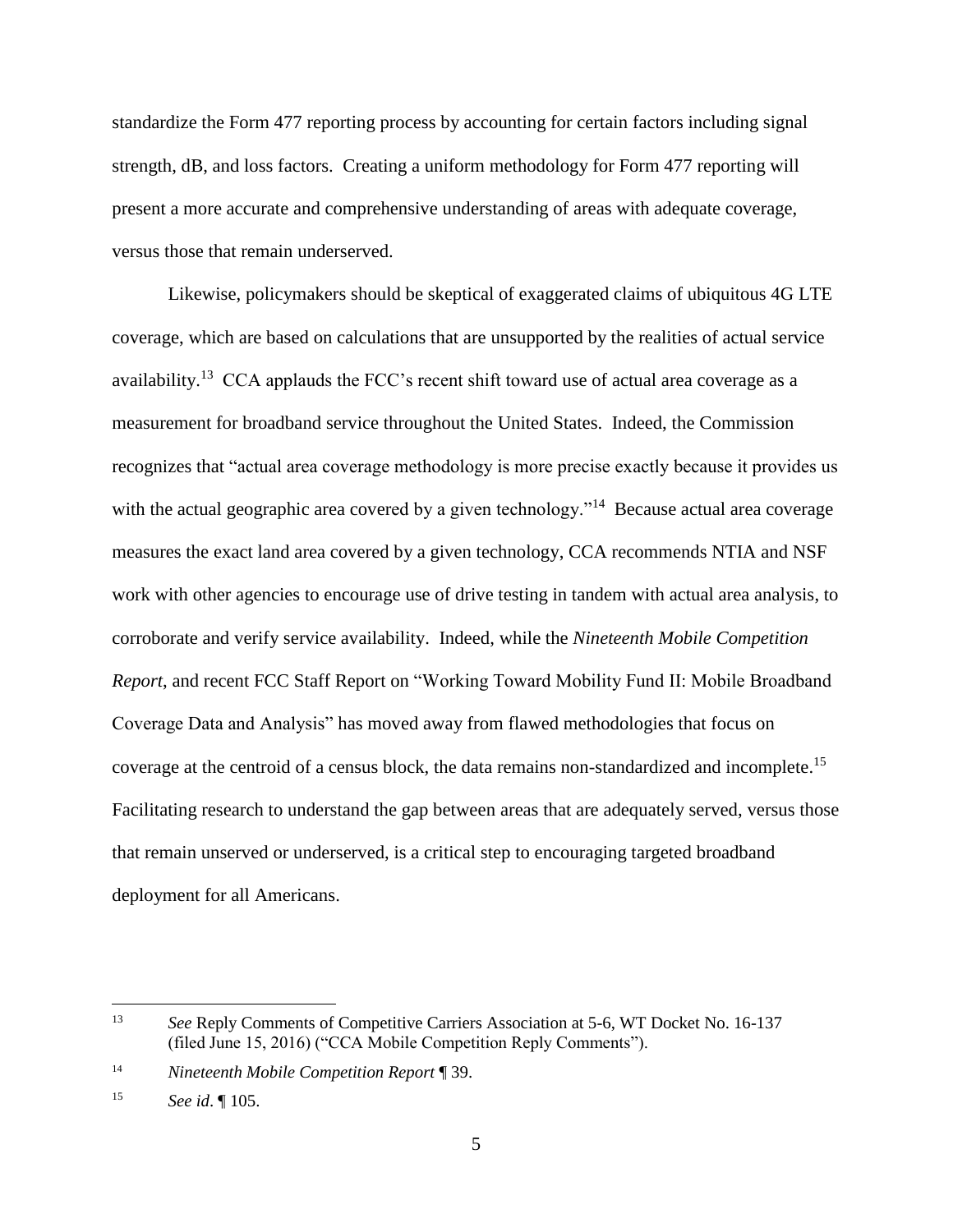# <span id="page-7-0"></span>**III. QUESTION 9: What specific research and data are needed to understand how rural residents and other population groups that have traditionally underutilized broadband technology (e.g., seniors, low-income families, persons with disabilities) can better adopt and use broadband?**

Today, wireless is king. Mobile broadband service is widely used by consumers and businesses not just to exchange messages, but also for fixed and mobile access to opportunities in employment, education, healthcare, agriculture, and banking, to name a few.<sup>16</sup> At the same time, recent data show that a third of American adults do not have high-speed Internet in their homes, while a higher number of Americans were without broadband in 2015 than  $2013$ .<sup>17</sup> As a result, the FCC's *2016 Broadband Progress Report* concludes that "there is still more work to do," including work necessary to close the gap between urban and rural communities in the availability of advanced telecommunications capability.<sup>18</sup> Additional sources highlight the reality that more than 42% of the United States geography can contain as few as 1% of the population, further demonstrating how previous reports that 99% of the population may have some coverage by one or more wireless carrier at their residence does not mean that the nation is

<sup>16</sup> *See* Comments of Competitive Carriers Association, at 5-6 & nn.16-24, GN Docket No. 15-191 (filed Sept. 15, 2015) ("CCA Eleventh NOI Comments"). The Pew Foundation recently found that the number of adults that rely exclusively on smartphones has increased to 13 percent of the population in 2015, up from only 8 percent in 2013. *See* John B. Horrigan & Maeve Duggan, *Home Broadband 2015*, PEW RESEARCH CENTER, (Dec. 21, 2015), http://www.pewinternet.org/2015/12/21/home-broadband-2015/. Further, the proportion of "mobile-only" Americans are even higher among lower income households, with 23 percent of families with below median incomes and 33 percent of those below the poverty line relying exclusively on mobile-only access. *See* Victoria Rideout and Vikki S. Katz, *Opportunity for all? Technology and learning in lower-income families*, THE JOAN GANZ COONEY CENTER AT SESAME WORKSHOP, at 5 (2016), http://digitalequityforlearning.org/wpcontent/uploads/2015/12/jgcc\_opportunityforall.pdf.

<sup>&</sup>lt;sup>17</sup> PEW RESEARCH CENTER, "Smartphones help those without broadband get online, but don't necessarily bridge the digital divide" (rel. Oct. 3, 2016), *available at* http://www.pewresearch.org/fact-tank/2016/10/03/smartphones-help-those-without-broadbandget-online-but-dont-necessarily-bridge-the-digital-divide/.

<sup>18</sup> *2016 Broadband Progress Report* ¶ 4 (observing that "more than 39 percent of Americans living in rural areas lack[] access to advanced telecommunications capability, as compared to 4 percent of Americans living in urban areas").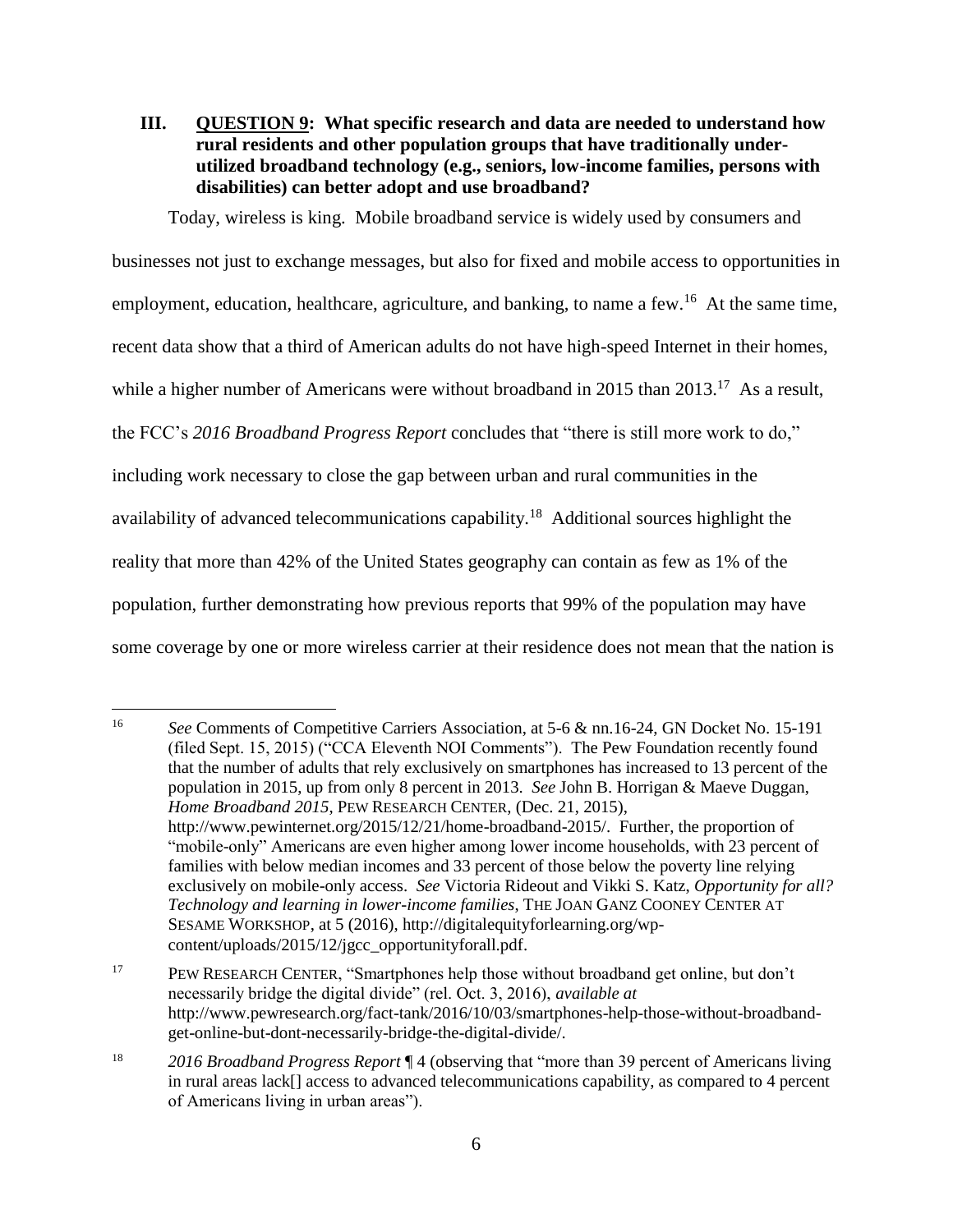adequately served with mobile coverage.<sup>19</sup> In fact, these disparities continue to grow among low-income consumers and residents in rural areas.<sup>20</sup>

To encourage use of broadband for all consumers and make determinations based on the best available information, CCA encourages NTIA and the FCC to explore alternative research mechanisms other than information reported in FCC Form 477. Policymakers should leverage existing commercial resources where feasible, $^{21}$  while applying other sources of data to measure and compare actual availability of broadband service. Using a variety of sources, including commercial means like Mosaik, Nielsen, and Ookla, will illuminate data comparisons and detect biases. For example, the Commission employed a variety of sources in the *Nineteenth Mobile Competition Report*, including Mosaik, HHI, Ookla, and RootMetrics. The FCC agrees that together, certain comparisons provide a more accurate picture of the mobile landscape.<sup>22</sup> Thus, using data from multiple sources is essential because no single source is likely to provide all data

<sup>19</sup> *See* Christopher Ingraham, The Washington Post, "Look at the Jaw-Dropping Emptiness of America" (Jan. 20, 2016), *available at* https://www.washingtonpost.com/news/wonk/wp/2016/01/20/americas-emptiest-places-42-ofthe-land-1-of-the-people/.

<sup>20</sup> For example, NTIA recently released a report on "*The State of the Urban/Rural Digital Divide*." According to this data, Americans with incomes between \$75,000 and \$99,999 per year adopted the Internet at an 83 percent rate, compared to 80 percent of those reporting income between \$50,000 and \$74,999, and 70 percent of those in the \$25,000 to \$49,999 range. *See* NTIA, *The State of the Urban/Rural Digital Divide* (Aug. 10, 2016), *available at* http://www.ntia.doc.gov/blog/2016/state-urbanrural-digital-divide.

<sup>&</sup>lt;sup>21</sup> Specifically, industry should continue to utilize Mosaik Solutions' mobile coverage datasets of the wireless industry to provide stakeholders information that spans network coverage, infrastructure and performance.

<sup>22</sup> *Nineteenth Mobile Competition Report* ¶¶ 43, 105. The FCC likewise has acknowledged inconsistencies with using only commercial data sets. For example, Mosaik's data shows advertised coverage as reported by service providers, which could result in an "[in]consistent methodology across geographic areas and service providers…[]likely overstate the coverage actually experienced by consumers." *See id*. ¶ 33, fn 73.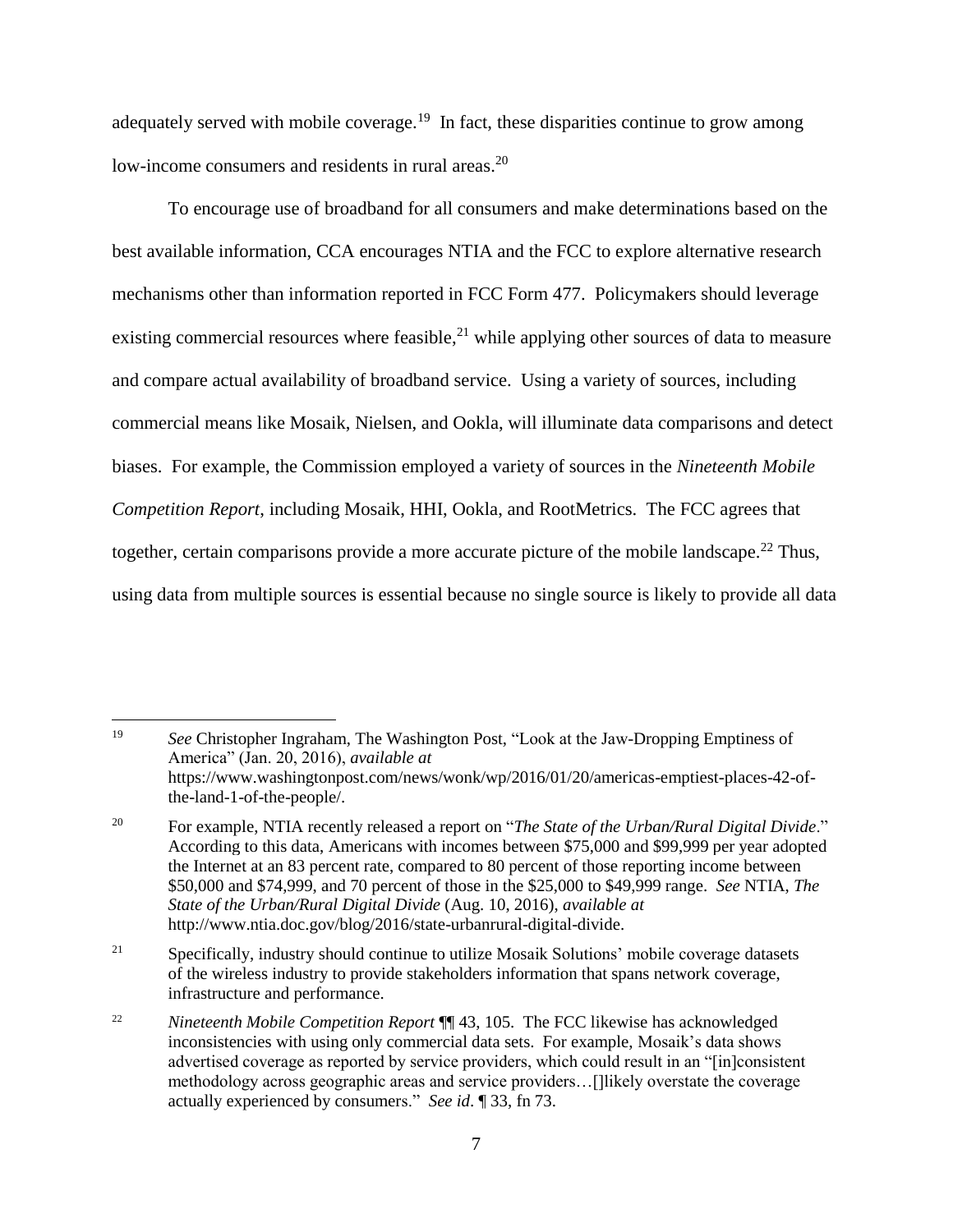necessary for policymakers to make accurate determinations of broadband service throughout the United States.<sup>23</sup>

Because of the necessity for efficient data collection, NTIA also should continue consultation with Congress and the FCC to explore alternative research proposals. For example, Senators Roger Wicker (R-MS) and Joe Manchin (D-WV) recently launched a bipartisan effort urging the FCC to rely on "realistic measurements of network experience" to determine areas where broadband deployment is needed most.<sup>24</sup> Policymakers should measure road miles as a metric for evaluating network coverage, in addition to commercially available data sets. Data also should be gathered through drive-testing and crowd-sourcing, which can be used to corroborate and verify supplemental data sources.<sup>25</sup> NTIA and NSF should continue conversations with all policymakers to ensure a comprehensive research regime is enacted.

<span id="page-9-0"></span>**IV. QUESTION 15: Given limited federal budgets and existing research efforts led by industry, academia, and other external groups, what specific role should the federal government play in the area of broadband research (e.g., funding, data gathering, coordination)?** 

As NTIA, the FCC, and other government agencies build the groundwork for ubiquitous

broadband deployment and next generation networks, these agencies should employ research

 $\overline{a}$ 23 *See, e.g., Special Access for Price Cap Local Exchange Carriers; AT&T Corp. Petition for Rulemaking to Reform Regulation of Incumbent Local Exchange Carrier Rates for Interstate Special Access Services*, Order and Further Notice of Proposed Rulemaking, WC Docket No. 05- 25, RM-10593, 27 FCC Rcd 16318, 16360, App. A. (2012) ("Data Collection Order or Data Collection FNPRM").

<sup>&</sup>lt;sup>24</sup> See Letter from Sens. Wicker (R-MS), Manchin (D-WV), Baldwin (D-WY), Blunt (R-MO), Burr (R-NC), Capito (R-WV) Daines (R-MT), Ernst (R-IA), Fischer (R-NE), Gardner (R-CO), Heitkamp (D-ND), Johnson (R-WI), King (I-ME), Klobuchar, (D-MN), McCaskill (D-MO), Moran (R-KS), Peters (D-MI), Roberts (R-KS), Rubio (R-FL), Tillis (R-FL), Vitter (R-LA), Warner (D-VA), Wyden (D-OR), Cochran (R-MS), Boozman (R-AR), Kirk (R-IL), U.S. Senate, to The Hon. Tom Wheeler, Chairman, Federal Communications Commission (July 11, 2016), *available at* http://www.wicker.senate.gov/public/index.cfm/press-releases?ID=31B66AB0- 57A7-4937-90BE-A5A31B6CF516 ("Senate Mobility Fund II Letter").

<sup>25</sup> *Id.*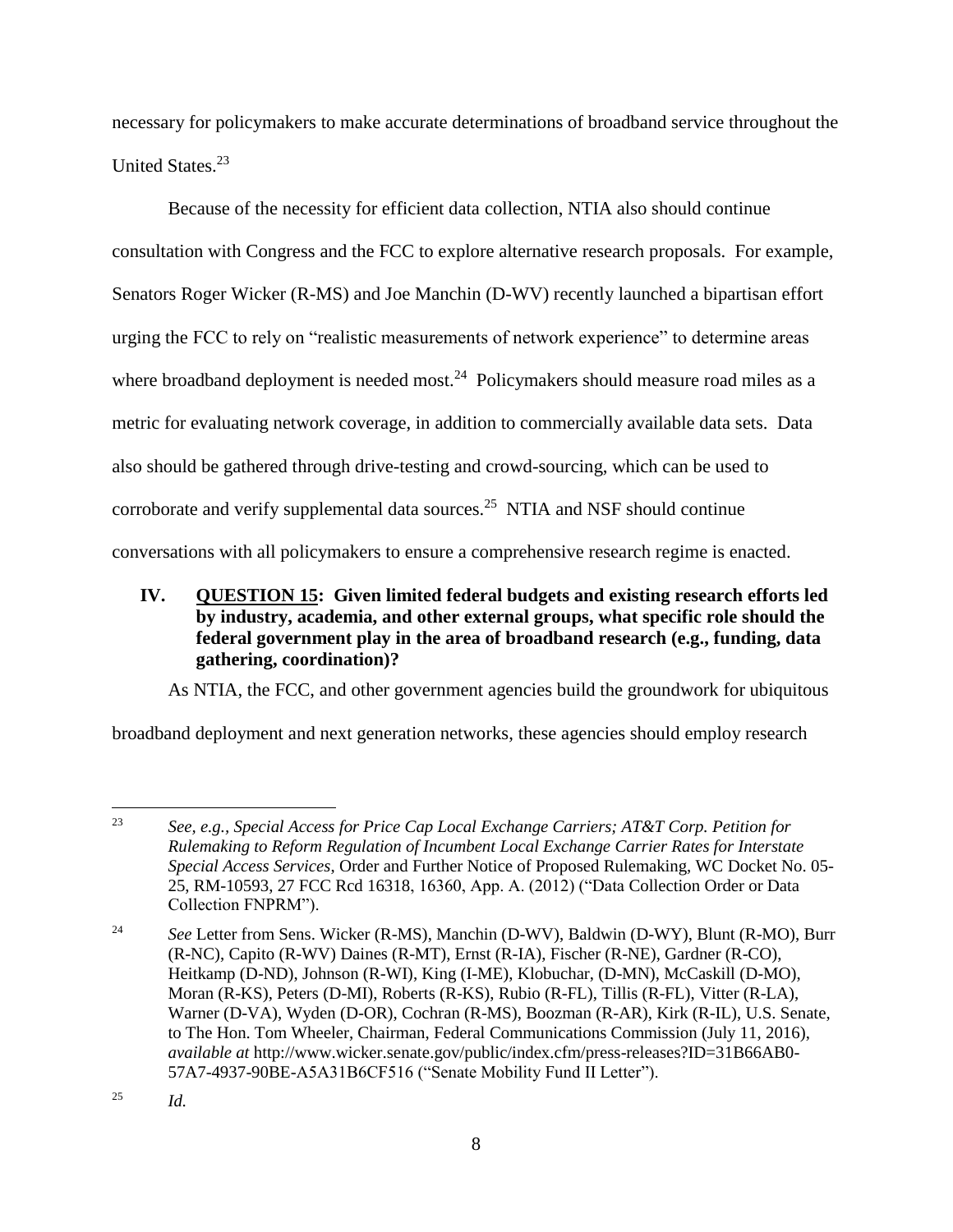tactics that illuminate flexible policies designed to withstand a changing technological environment. To determine where to spend public funds, policymakers must first focus efforts on where Americans have mobile broadband service and mobile choice. Competitive carriers are more important than ever, as the trend of consolidation has strengthened the duopoly of AT&T and Verizon. As the FCC's *Eighteenth Mobile Competition Report* recognizes, "non-nationwide service providers are important sources of competition in rural areas, enhancing competitive choices for consumers in the mobile wireless marketplace, and helping to promote deployment."<sup>26</sup> It is therefore critical for policymakers to coordinate and account for the practical and financial needs of competitive mobile carriers when analyzing broadband research.

Further, the Department should continue engaging with the Administration to encourage policies that streamline broadband deployment, including supporting ideas contained in recent legislation. Recently, a bipartisan group of Senators urged the FCC to partner with stakeholders to solve problems regarding accuracy of mobile broadband statistics and affirmed that federal funds must support fixed and mobile broadband services.<sup>27</sup> As another example, S. 2555, the MOBILE NOW Act, is a bipartisan effort that targets the buildout of 5G mobile broadband and addresses multiple barriers to network deployment, from "dig once" policies to pre-auction funding to making 500 MHz of spectrum available to licensees for both fixed and mobile broadband use by 2020.<sup>28</sup> The MOBILE NOW Act also adds certainty to deploying facilities

<sup>26</sup> *Implementation of Section 6002(b) of the Omnibus Budget Reconciliation Act of 1993, Annual Report and Analysis of Competitive Market Conditions With Respect to Mobile Wireless, Including Commercial Mobile Services*, Eighteenth Report, 30 FCC Rcd 14515 ¶ 10 (2015) ("*Eighteenth Mobile Competition Report"*).

<sup>&</sup>lt;sup>27</sup> Letter from Sens. Manchin, Gardner, Ayotte, Fischer, Peters, Klobuchar, Moran, Schatz, and Daines to Tom Wheeler, Chairman, Fed. Commc'ns Comm'n (Mar. 1, 2016), *available at* https://prodnet.www.neca.org/publicationsdocs/wwpdf/41816manchin.pdf.

<sup>&</sup>lt;sup>28</sup> Making Opportunities for Broadband Investment and Limiting Excessive and Needless Obstacles to Wireless Act (Feb. 11, 2016) *available at*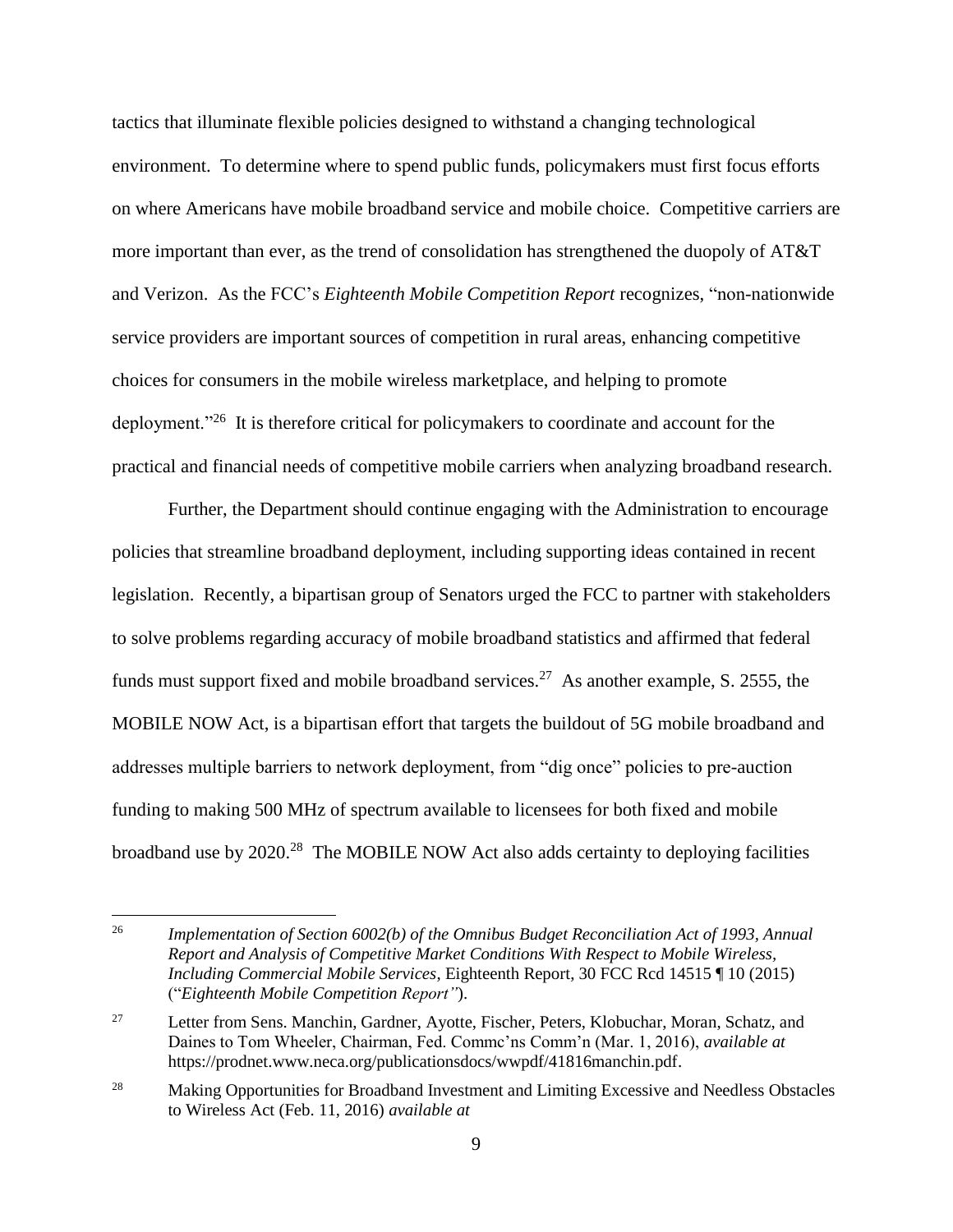through use of shot clocks. Legislation to streamline barriers to deployment and advance next generation networks exemplify the proactive, forward-looking role government should play as industry attempts to deploy ubiquitous broadband service. CCA applauds this ongoing coordination, and urges NTIA to work with Congress to initiate long-overdue reforms, and implement policies that encourage investment, innovation, and competition in fixed and mobile broadband.

### <span id="page-11-0"></span>**V. QUESTION 16: Are there opportunities to collect new broadband-related data or expand current data sets within federal programs that fund and/or produce research?**

As NTIA and NSF recognize, implementing the Agenda will require resources and leadership across a multitude of stakeholders, including federal government actors and industry representatives.<sup>29</sup> Data collection policies adopted through this initiative, therefore, have the potential to influence other agency programs, like the FCC's USF program. Moving forward, it is critical to ensure that Mobility Fund Phase II, or another ongoing support program, is implemented for wireless carriers. However, the government must first accurately identify which areas of the United States should be eligible for support to preserve and expand mobile broadband. As noted above, CCA continues to recommend new policies for accurate data collection to create a new methodology to determine which portions of the country qualify as "served," versus those that remain unserved or underserved.<sup>30</sup>

http://www.commerce.senate.gov/public/\_cache/files/8805bde8-408f-4b5e-a5fad867eed9d84f/146C427A5D018C04CE7E9C925D398163.mobile-now-act.pdf (the "MOBILE NOW Act").

<sup>&</sup>lt;sup>29</sup> Notice at  $62480$ .

<sup>30</sup> *See Ex Parte* Letter from Rebecca Murphy Thompson, General Counsel, CCA, to Marlene H. Dortch, Secretary, FCC, WT Docket No. 10-208 (filed Nov. 16, 2015); *see also Ensuring Intermodal USF Support for Rural America Before the S. Comm. on Commerce, Sci., and Transp. Subcomm. on Commc'ns, Tech., Innovation, and the Internet*, 114th Cong. (2016) (statement of Steven K. Berry, CEO & President of Competitive Carriers Association).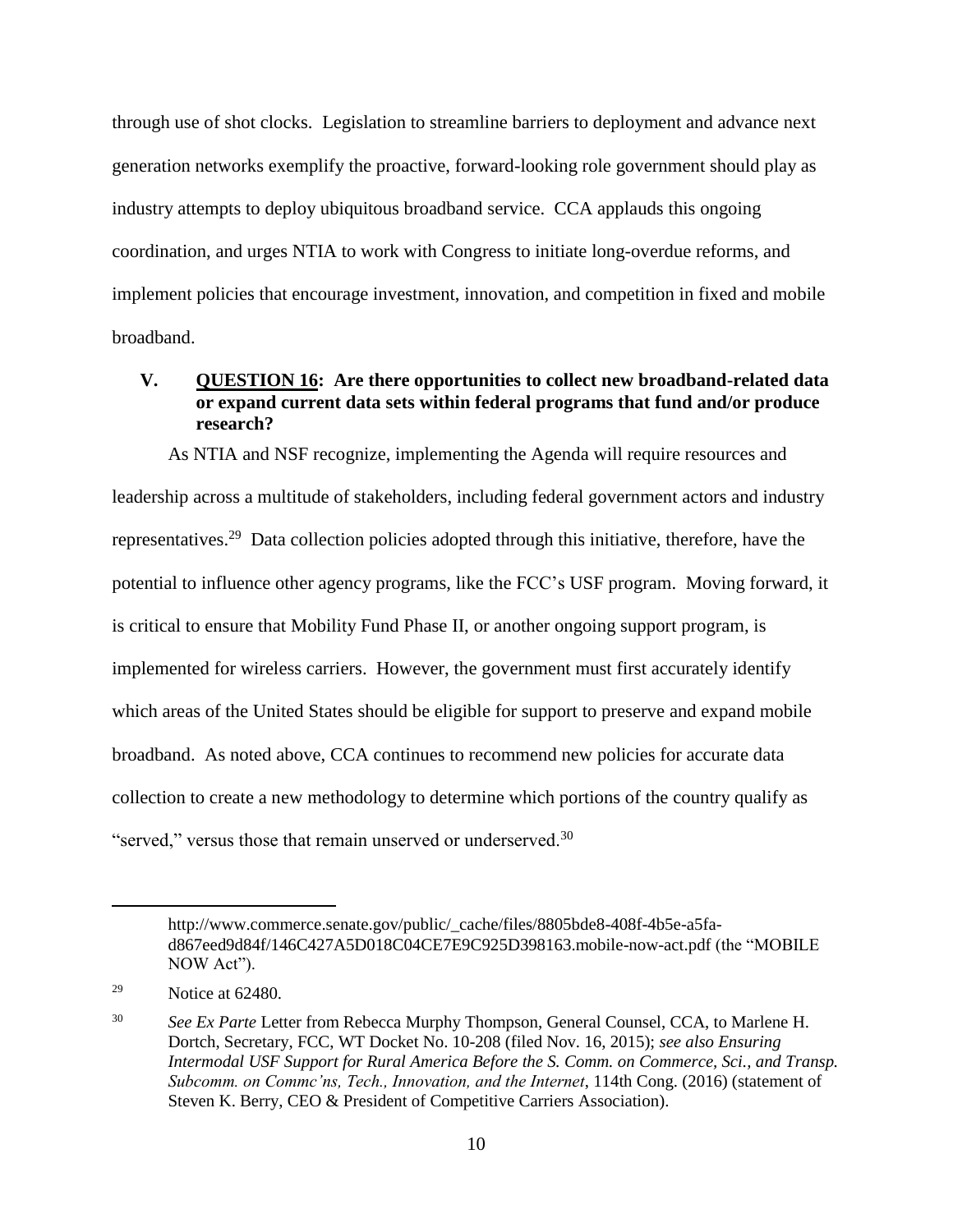The Commission also has taken steps to address infrastructure-related impediments to broadband and Internet of Things ("IoT") deployment by suggesting a streamlined permit approval process for small cell technologies widely accepted as  $5G$  conduits.<sup>31</sup> Indeed, IoT and 5G deployment is expected to "handle about *1000* times more mobile data than today's cellular systems."<sup>32</sup> Data sets established through the Agenda will help carriers identify the most auspicious areas to deploy small cells and other network facilities, to facilitate next generation networks, improve service, and meet consumers' insatiable expectations.

# <span id="page-12-0"></span>**VI. QUESTION 18: What are possible changes to federal policies and programs that would enhance broadband research?**

Agency efforts will help to determine next steps for ubiquitous broadband deployment as industry moves toward 5G, and will have a direct impact on competitive carriers' role in ensuring buildout to rural populations and underserved areas. Moving forward, NTIA and NSF must work with all government players to ensure consumers in all geographic areas are able to benefit from broadband deployment, including access to mhealth applications, precision agriculture, and industrial IoT. Often the FCC is the first entity to address substantive network deployment and spectrum use specifications, building upon legislative direction and authority granted by Congress. CCA therefore encourages NTIA to actively engage in the FCC's rulemaking proceedings.

Spectrum. NTIA should continue its work with the Commission to ensure adequate access to spectrum resources. The Commission recently initiated a number of proceedings designed to free up new 5G-capable spectrum, either through innovative sharing arrangements or

 $31$ <sup>31</sup> *Wireless Telecommunications Bureau Seeks Comment on Proposed Amended Nationwide Programmatic Agreement for the Collocation of Wireless Antennas*, Public Notice, WT Docket No. 15-180, DA 16-519 (rel. June 13, 2016).

<sup>32</sup> *See* Alexander Hellemans, IEEE Spectrum, "Why IoT Needs 5G" (May 20, 2015), *available at*  http://spectrum.ieee.org/tech-talk/computing/networks/5g-taking-stock.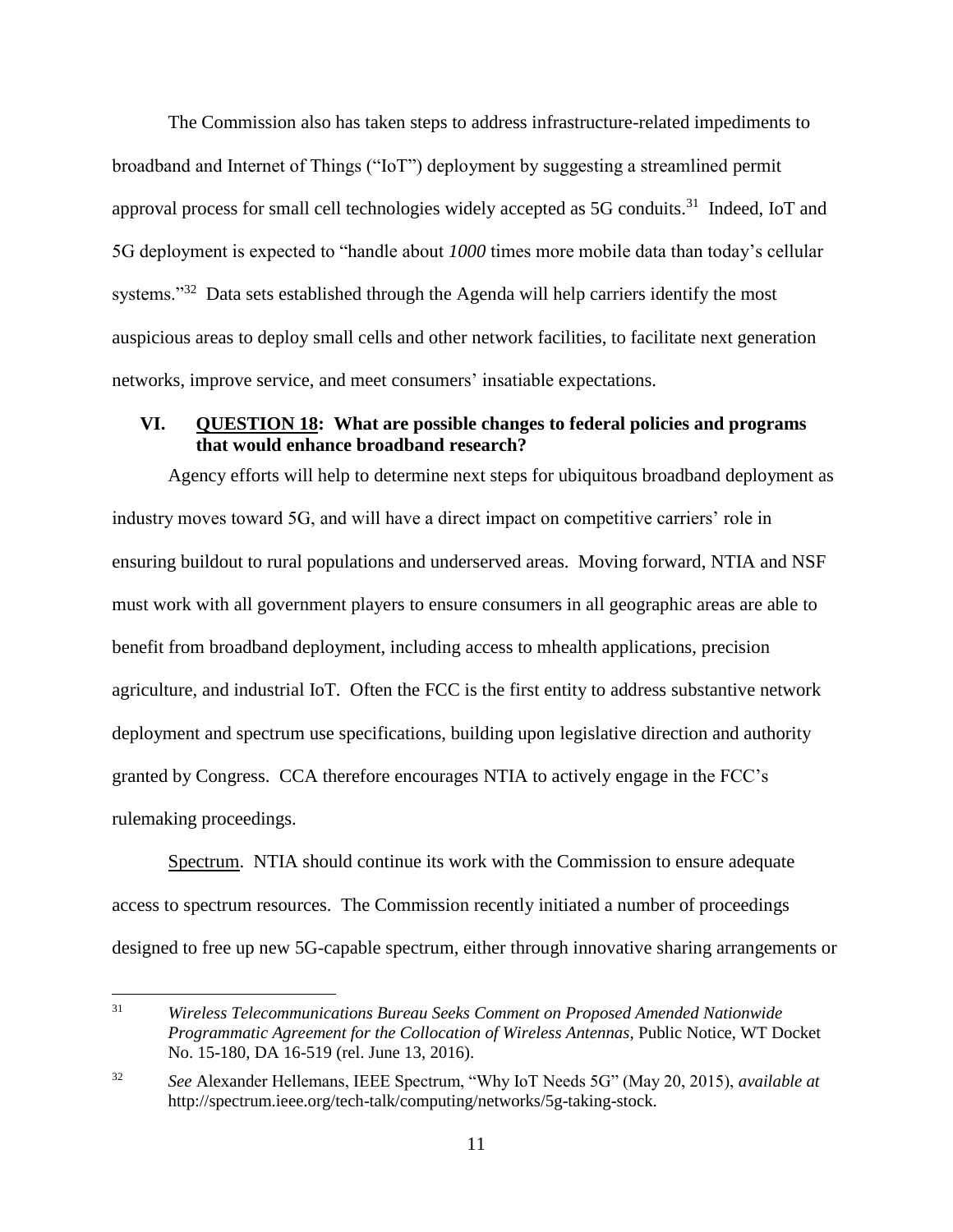altering rules to allow more productive spectrum utilization.<sup>33</sup> CCA encourages NTIA to engage in these proceedings, and to account for past successes with respect to mobile carriers coordinating with federal users in the AWS-1 spectrum and current successful efforts to coordinate use of AWS-3 spectrum. CCA applauds NTIA's ongoing outreach to CCA and its members to facilitate these spectrum sharing opportunities. Likewise, it is important for NTIA to continue coordination efforts to make 500 MHz of federal and non-federal spectrum available for commercial wireless broadband by 2020, as outlined in the 2010 Presidential Memorandum *Unleashing the Wireless Broadband Revolution.<sup>34</sup>* CCA applauds this ongoing conversation, which to date has made good progress meeting this goal.<sup>35</sup>

USF. Policymakers must continue to make resources available for broadband providers to support infrastructure throughout the United States. Section 706 charges the Commission with the duty to "encourage the deployment on a reasonable and timely basis of advanced telecommunications capability to *all* Americans." 36 In striving to meet this statutory directive, support is critical both to promoting IoT deployment in rural areas, and to broadening service

<sup>33</sup> <sup>33</sup> *See, e.g., Comment Sought on Ligado's Modification Applications*, Public Notice, IB Docket Nos. 11-109 &12-340, DA 16-442 (rel. Apr. 22, 2016); *see also Comment Sought to Update the Record on Ligado's Request that the Commission Initiate a Rulemaking to Allocate the 1675- 1680 MHz Band for Terrestrial Mobile Use Shared with Federal Use,* Public Notice, RM-11681, DA 16-443 (rel. April 22, 2016); *see also Amendment of the Commission's Rules with Regard to Commercial Operations in the 3550-3650 MHz Band*, GN Docket No. 12-354, Order on Reconsideration and Second Report and Order, FCC 16-55 (rel. May 2, 2016); *see also Consumer & Governmental Affairs Bureau Reference Information Center Petition for Rulemakings Filed,* Public Notice, Report No. 3042 (rel. May 9, 2013) (Petition for Rulemaking to Permit MVDDS Use of the 12.2-12.7 GHz Band for Two-Way Mobile Broadband Service).

<sup>34</sup> Presidential Memorandum, *Unleashing the Wireless Broadband Revolution*, (rel. June 28, 2010), *available at* https://www.whitehouse.gov/the-press-office/presidential-memorandum-unleashingwireless-broadband-revolution.

<sup>35</sup> *See* NTIA, "Nearly Halfway to Meeting Spectrum Target," (rel. July 8, 2015), *available at* http://www.ntia.doc.gov/blog/2015/nearly-halfway-meeting-spectrum-target.

<sup>36</sup> 47 U.S.C. § 1302(a) (emphasis added).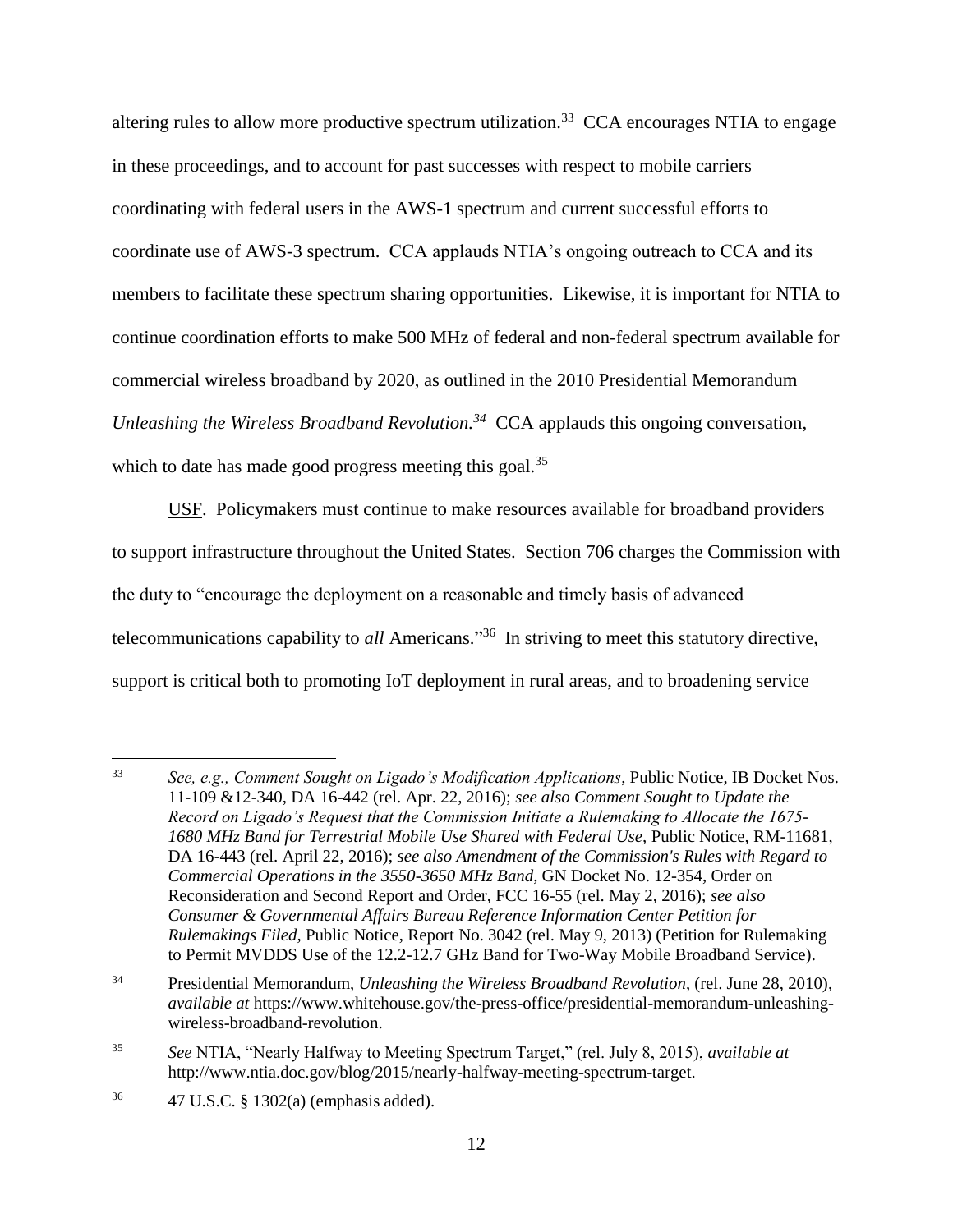offerings and maintaining networks, especially in rural and high-cost areas where consumers are already benefitting from USF-supported deployments.<sup>37</sup> Unfortunately, these areas are expensive to deploy and maintain service. NTIA should continue to engage with the Commission to ensure that Mobility Fund Phase II is implemented in a manner that reflects the full extent to which large portions of the country still lack access to such services or would face reductions in service absent support.<sup>38</sup>

BDS. Further, it is imperative that government create a fair Business Data Services ("BDS") market that facilitates wide-scale network deployment, with cost-effective delivery of greater swaths of data across dense small-cell-based infrastructure. As Chairman Wheeler has observed, more backhaul is needed to handle the massive increase in data traffic and "seize the opportunities to increase the deployment of mobile networks and to move towards 5G connectivity. Lack of competition doesn't just hurt the deployment of wireless networks today, it also threatens to delay the buildout of 5G networks."<sup>39</sup> To further the goal of widespread deployment and facilitate next generation technology, the Commission's recent *BDS* rulemaking seeks to comprehensively reform the broken BDS market.<sup>40</sup> This proceeding is a ripe

<sup>39</sup> See *Oversight of the Federal Communications Commission Before the S. Comm. on Commerce, Sci., and Transp,* 114th Cong. (Sept. 15, 2016) (statement of Tom Wheeler, Chairman, Federal Communications Commission).

 $\overline{a}$ <sup>37</sup> *In the Matter of Connect America Fund et al*., WC Docket No. 10-90 *et al.*, Report and Order and Further Notice of Proposed Rulemaking, 26 FCC Rcd 17663, ¶ 295 (2011).

<sup>38</sup> The Hon. Mignon Clyburn, Commissioner, FCC, Prepared Remarks at the Rural Wireless Association Summit at 4 (Sept. 10, 2015), http://transition.fcc.gov/Daily\_Releases/Daily\_Business/2015/db0915/DOC-335266A1.pdf (stating "[w]e need to create a dedicated mobility fund, and ensure that all areas of our nation, have service. It is time to ensure that funding directly to mobile providers, extracts the most value for each dollar of universal service spent, and it is time for consumers in unserved areas, to have service that most of us take for granted.").

<sup>40</sup> *See Business Data Services in an Internet Protocol Environment, et al.*, Tariff Investigation Order and Further Notice of Proposed Rulemaking, 31 FCC Rcd 4723, 4725-26 ¶ 5 (2016) ("*BDS FNPRM*").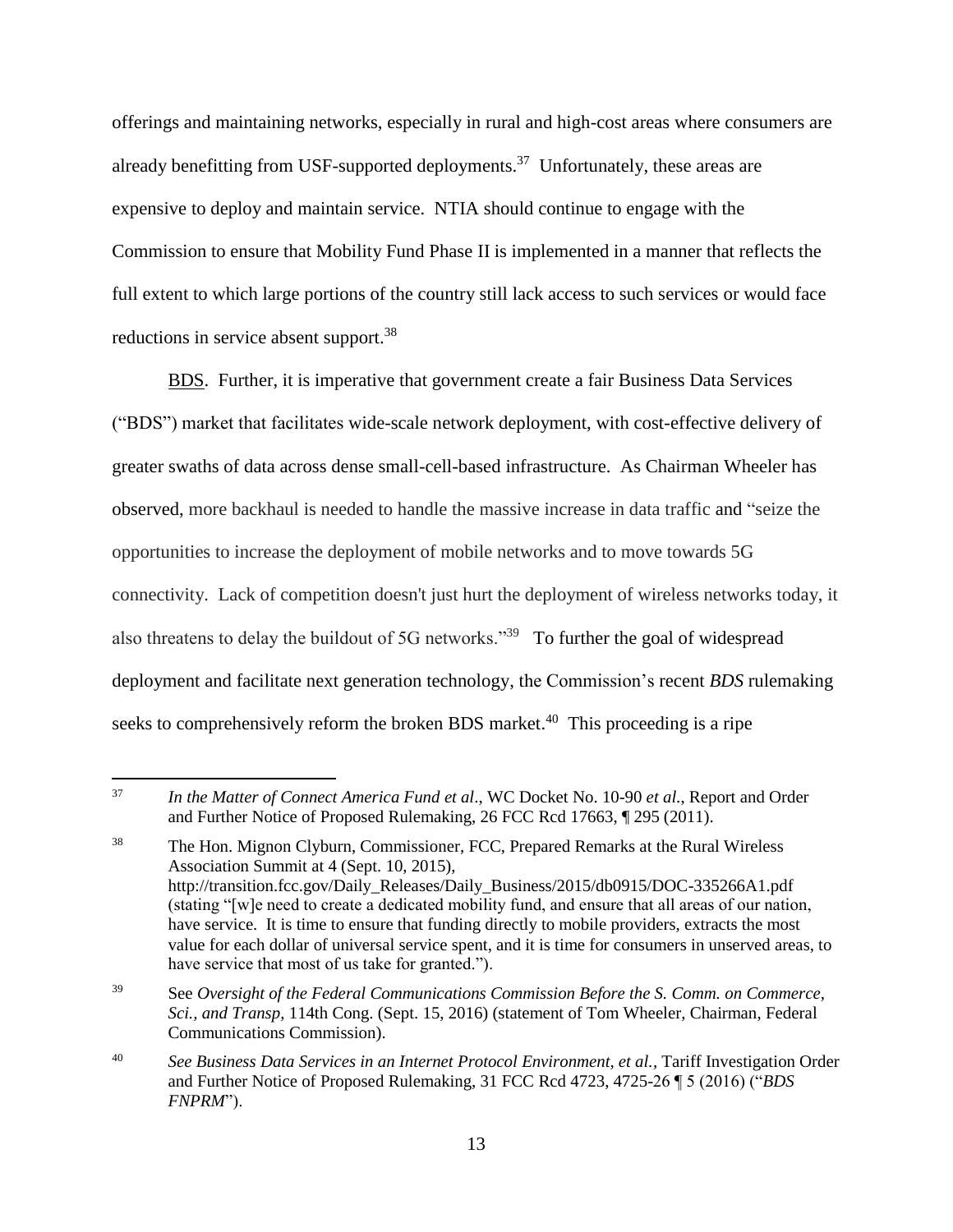opportunity for policymakers to provide competitive carriers a reasonably priced, competitive market for backhaul needed for broadband deployment.<sup>41</sup>

Infrastructure. CCA supports the Commission's and the Administration's efforts to reduce barriers to infrastructure deployment. Policymakers should continue to focus on efforts to diminish uncertainties and issues related to infrastructure policy, including a specific focus on federal lands and facilities, such as shot clocks, "dig once" policies, single points of contact, and supporting legislation that helps materialize these initiatives. In addition, streamlined tower siting policies could lead to a safer, more efficient climbing environment.<sup>42</sup> To that end, CCA applauds the Commission's First Amendment to the Collocation Agreement, and broader efforts to engage with federal partners to ensure bedrock infrastructure, associated equipment, and small cell facility deployment policies are conducive to next generation network buildout.<sup>43</sup> Nevertheless, CCA encourages policymakers to further reduce barriers to deployment by enacting clear infrastructure siting policies.

#### <span id="page-15-0"></span>**VII. CONCLUSION.**

 $\overline{a}$ 

CCA applauds NTIA's and NSF's desires to consider other means to collect and analyze data that accurately depicts the state of broadband deployment in the telecommunications ecosystem. In adopting forward-looking research models and policies, CCA encourages NTIA and NSF to work alongside government agencies to foster an environment that provides

<sup>41</sup> *See Ex Parte* Letter of Competitive Carriers Association, INCOMPAS, Sprint, T-Mobile, and U.S. Cellular, to Marlene H. Dortch, Secretary, FCC, WC Docket No. 05-25, RM 105-93, (filed Apr. 21, 2016) ("CCA BDS *Ex Parte*").

<sup>&</sup>lt;sup>42</sup> See Press Release, Competitive Carriers Association, "CCA Supports OSHA's National Safety Stand-Down" (May 2, 2016) *available at* http://ccamobile.org/press/rca-press-releases/ccasupports-oshas-national-safety-stand-down/9121352.

<sup>43</sup> *See Wireless Telecommunications Bureau Announces Execution of First Amendment to the Nationwide Programmatic Agreement for the Collocation of Wireless Antennas*, Public Notice, WT Docket No. 15-180 (rel. Aug. 8, 2016).